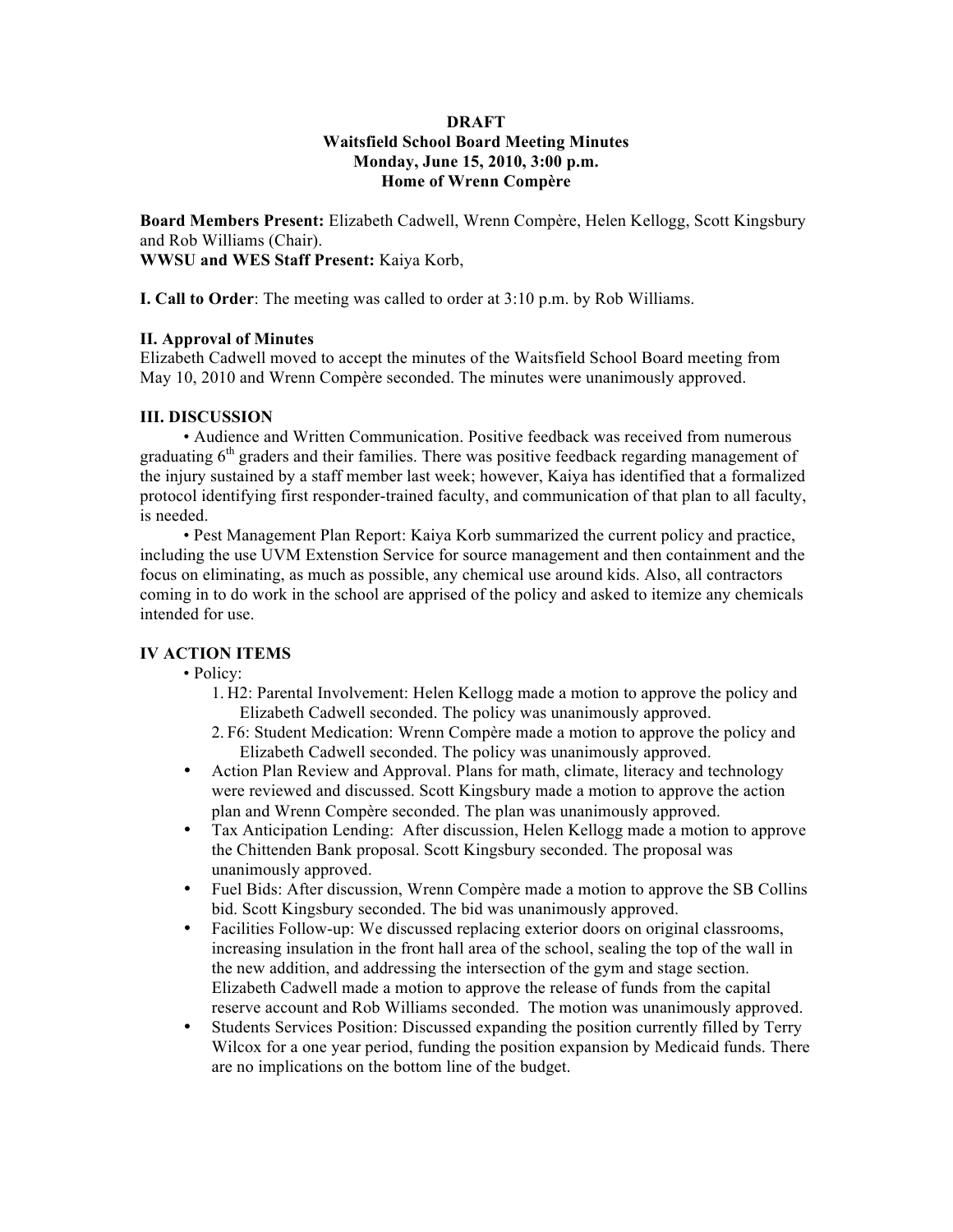### **V REPORTS**

• Financial Report. Kaiya Korb will send out a financial report at the close of the fiscal year. A surplus is anticipated.

• Principal's Report. Kaiya Korb provided a comprehensive summary of the accomplishments for the year.

• Superintendent's Report. Brigid Scheffert is doing an amazing job continuing to stay connected despite her medical leave. Our work continues despite her absence.

• Washington West Representative Report. Elizabeth Cadwell reported on the challenge presented by the governor to reduce costs by 2%. Terms and conditions for the challenge are still to be defined, and no decision has been made as to our participation. The next meeting will be August 11, 2010.

# **VI EXECUTIVE SESSION**

Wrenn Compère made a motion to go in to executive session at 4:54 to discuss personnel. Elizabeth Cadwell seconded. All approved. The board came out of executive session at 5:07 pm.

#### **VII. ANNUAL RETREAT**

Discussion was organized around three focus areas (see chart below).

| What is my vision for                                                                                                                                                                                                                                                                                                                                                                                                                                                                                                                                                                                                   | What are appropriate actions                                                                                                                                                                                                                                                                                                                                                                                                                                                                                                                                         | What, if any, actions/work                                                                              |
|-------------------------------------------------------------------------------------------------------------------------------------------------------------------------------------------------------------------------------------------------------------------------------------------------------------------------------------------------------------------------------------------------------------------------------------------------------------------------------------------------------------------------------------------------------------------------------------------------------------------------|----------------------------------------------------------------------------------------------------------------------------------------------------------------------------------------------------------------------------------------------------------------------------------------------------------------------------------------------------------------------------------------------------------------------------------------------------------------------------------------------------------------------------------------------------------------------|---------------------------------------------------------------------------------------------------------|
| <b>Waitsfield Elementary School</b>                                                                                                                                                                                                                                                                                                                                                                                                                                                                                                                                                                                     | the School Board might take                                                                                                                                                                                                                                                                                                                                                                                                                                                                                                                                          | does the School Board need                                                                              |
| five years from now (what                                                                                                                                                                                                                                                                                                                                                                                                                                                                                                                                                                                               | to bring the school to that                                                                                                                                                                                                                                                                                                                                                                                                                                                                                                                                          | to address that were not                                                                                |
| will be doing/achieving)?                                                                                                                                                                                                                                                                                                                                                                                                                                                                                                                                                                                               | envisioned status?                                                                                                                                                                                                                                                                                                                                                                                                                                                                                                                                                   | <i>identified in question #2.</i>                                                                       |
| • Further tap into the<br>natural resources of<br>the area<br>• Evoke community pride<br>and ownership<br>• All children have a rich<br>experience in the arts<br>• Exemplar school in all<br>areas<br>• Community sees and<br>reinforces the value of<br>the school<br>• Cohesiveness with staff<br>• Board strongly supports<br>staff<br>• Communiversity<br>(community<br>educational resource)<br>• Engaged and interactive<br>with the community/<br>"Ope the doors" and<br>create relationships<br>with reciprocal value<br>with the community.<br>• Kids feel known and<br>supported by the<br>broader community | • School Board/staff<br>thank you/community<br>event<br>• Opportunity for<br>board/staff feedback<br>and interchange (at a<br>staff meeting)<br>• Grow Public Relations/<br>Transparency (website<br>and more)<br>Quarterly<br>recognition/reporting<br>of progress on goals<br>moving us towards<br>excellence (action<br>plan)<br>• Board members serve as<br>a liason supporting<br>building reciprocal<br>relationships with<br>community<br>• Explore opportunities/<br>methods for tapping<br>into natural resources<br>(report on what is<br>done, available) | Budget building with changing<br>economics & potential<br>expectations from the state<br>Transportation |
| • Board represents and is                                                                                                                                                                                                                                                                                                                                                                                                                                                                                                                                                                                               |                                                                                                                                                                                                                                                                                                                                                                                                                                                                                                                                                                      |                                                                                                         |